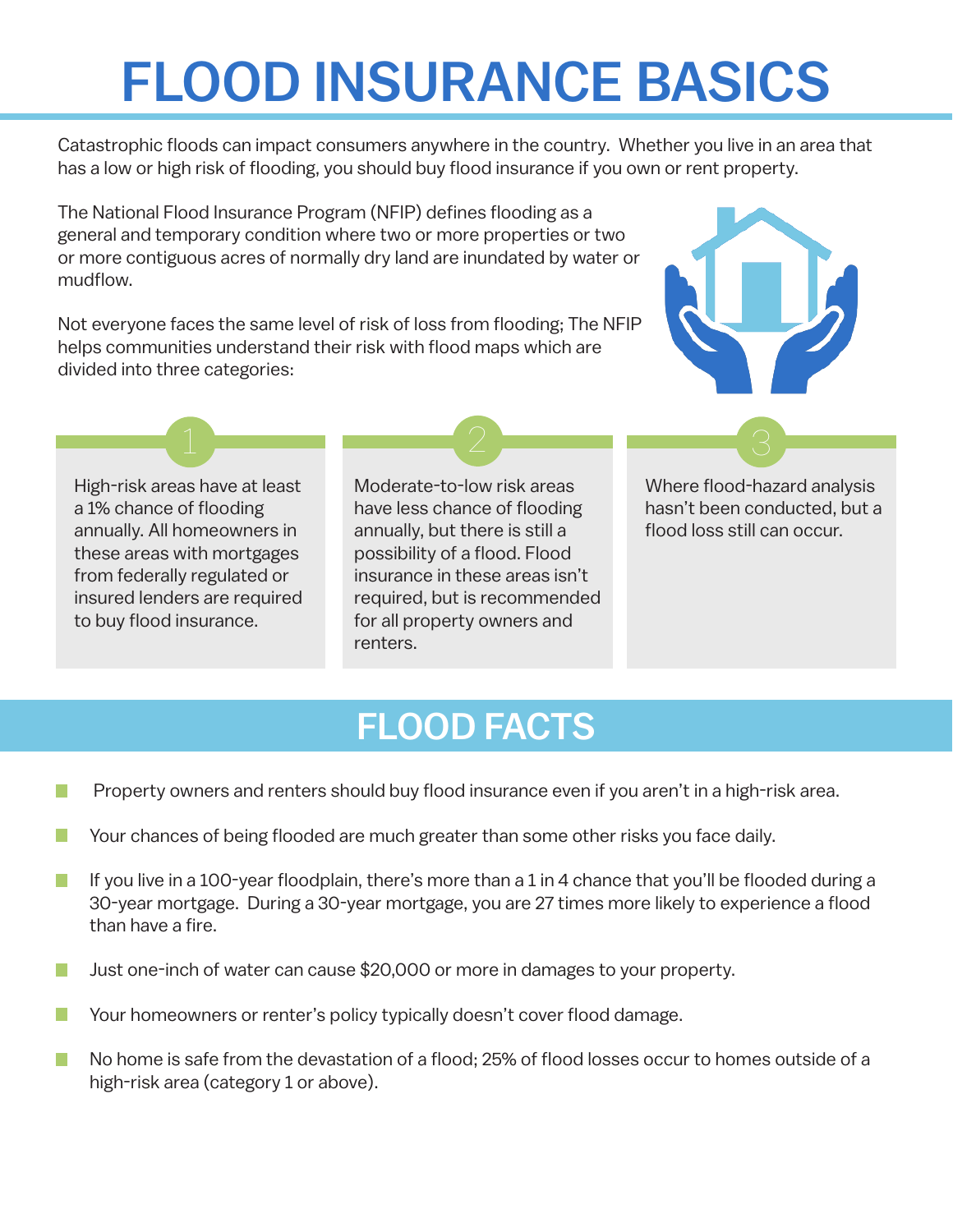# FLOOD POLICIES

The NFIP standard flood insurance policy pays for direct physical damage to your insured property up to the replacement cost or actual cash value (ACV) of actual damages, or the policy limits of coverage, whichever is less.

### HOMEOWNERS STRUCTURE

Flood insurance policies cover up to \$250,000 of flood damage to a home's structure, including:

Damage to the furnace, water heater, air conditioner and floor surfaces (carpeting and tile)

Debris removal and clean up



Coverage for basements, crawlspaces and ground level enclosures on an elevated home is limited, so talk to your agent about any restrictions in the policy

#### HOMEOWNERS CONTENT

Personal property inside your home is not covered under the Building Property coverage form. However, coverage is available up to \$100,000 for an additional premium.

Clothes, washer and dryer

Television and furniture

Other personal belongings

#### BUSINESS OWNERS

Personal property is not covered under Building Property policy form. However, coverage is available for up to \$500,000 and an additional premium.

## HOW TO BUY FLOOD INSURANCE

Homeowners, condo owners, renters, and business owners are eligible to purchase flood insurance through the NFIP if your community participates in the program. Private flood insurance (not part of the NFIP) may also be available.Flood insurance is sold by licensed insurance agents.

The NFIP offers an agent locator. Contact a local agent by calling 1.800.427.4661 or visit www.floodsmart.gov for a list of local agents in your area.